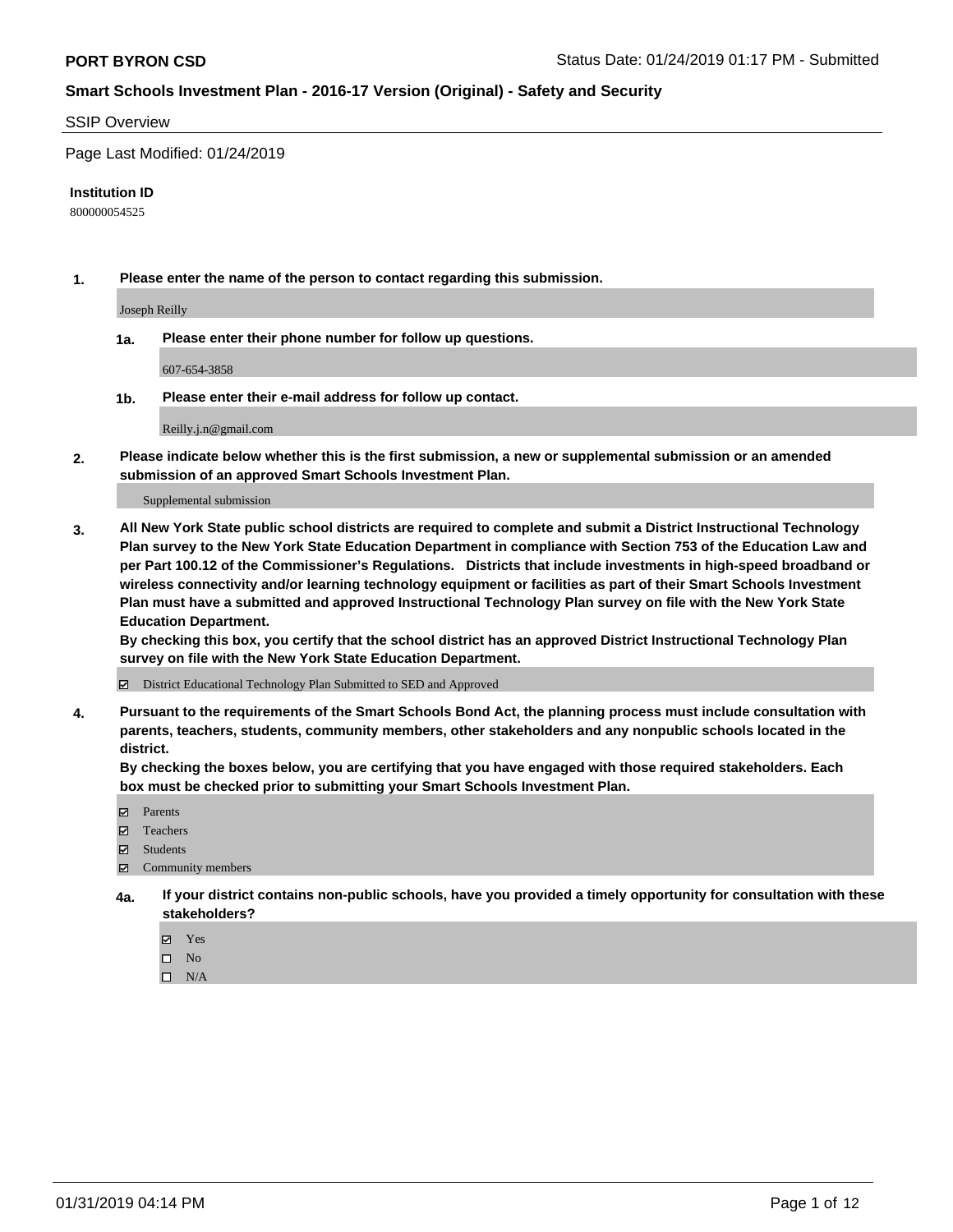#### SSIP Overview

Page Last Modified: 01/24/2019

#### **5. Certify that the following required steps have taken place by checking the boxes below: Each box must be checked prior to submitting your Smart Schools Investment Plan.**

- The district developed and the school board approved a preliminary Smart Schools Investment Plan.
- $\boxtimes$  The preliminary plan was posted on the district website for at least 30 days. The district included an address to which any written comments on the plan should be sent.
- $\boxtimes$  The school board conducted a hearing that enabled stakeholders to respond to the preliminary plan. This hearing may have occured as part of a normal Board meeting, but adequate notice of the event must have been provided through local media and the district website for at least two weeks prior to the meeting.
- The district prepared a final plan for school board approval and such plan has been approved by the school board.
- $\boxtimes$  The final proposed plan that has been submitted has been posted on the district's website.
- **5a. Please upload the proposed Smart Schools Investment Plan (SSIP) that was posted on the district's website, along with any supporting materials. Note that this should be different than your recently submitted Educational Technology Survey. The Final SSIP, as approved by the School Board, should also be posted on the website and remain there during the course of the projects contained therein.**

Port Byron SSIP.pdf

**5b. Enter the webpage address where the final Smart Schools Investment Plan is posted. The Plan should remain posted for the life of the included projects.**

http://www.pbcschools.org/SmartSchools/pdfs/PB\_SSIP\_Safety\_and\_Security.pdf

**6. Please enter an estimate of the total number of students and staff that will benefit from this Smart Schools Investment Plan based on the cumulative projects submitted to date.**

950

**7. An LEA/School District may partner with one or more other LEA/School Districts to form a consortium to pool Smart Schools Bond Act funds for a project that meets all other Smart School Bond Act requirements. Each school district participating in the consortium will need to file an approved Smart Schools Investment Plan for the project and submit a signed Memorandum of Understanding that sets forth the details of the consortium including the roles of each respective district.**

 $\Box$  The district plans to participate in a consortium to partner with other school district(s) to implement a Smart Schools project.

**8. Please enter the name and 6-digit SED Code for each LEA/School District participating in the Consortium.**

| <b>Partner LEA/District</b> | <b>ISED BEDS Code</b> |
|-----------------------------|-----------------------|
| (No Response)               | (No Response)         |

**9. Please upload a signed Memorandum of Understanding with all of the participating Consortium partners.**

(No Response)

**10. Your district's Smart Schools Bond Act Allocation is:**

\$1,179,472

**11. Enter the budget sub-allocations by category that you are submitting for approval at this time. If you are not budgeting SSBA funds for a category, please enter 0 (zero.) If the value entered is \$0, you will not be required to complete that survey question.**

|                                              | Sub-<br><b>Allocations</b> |
|----------------------------------------------|----------------------------|
| <b>School Connectivity</b>                   | 178,224                    |
| <b>Connectivity Projects for Communities</b> |                            |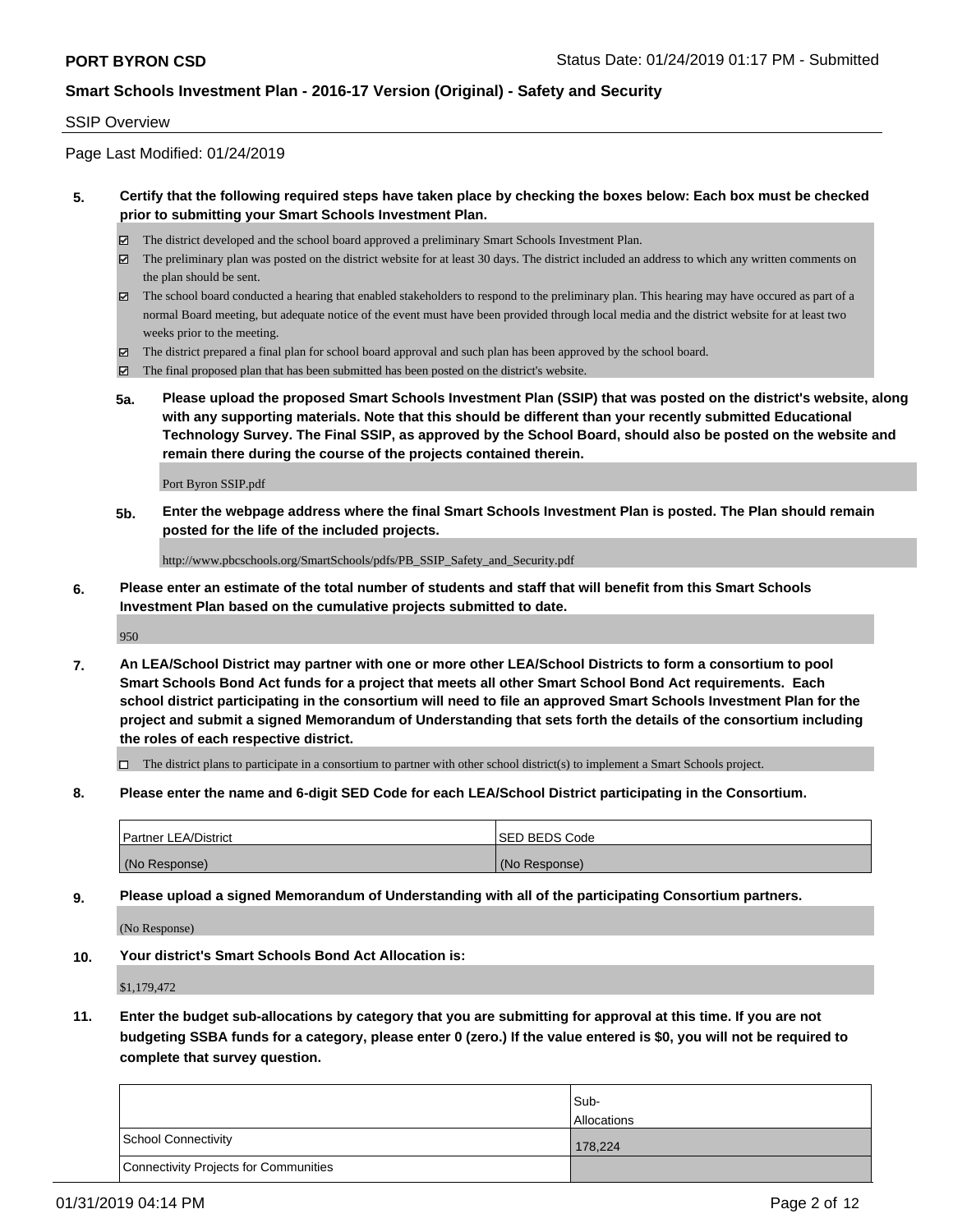# SSIP Overview

|                                    | Sub-<br>Allocations |
|------------------------------------|---------------------|
|                                    | ω                   |
| Classroom Technology               |                     |
| Pre-Kindergarten Classrooms        |                     |
| Replace Transportable Classrooms   |                     |
| <b>High-Tech Security Features</b> | 802,017             |
| Totals:                            | 980,241             |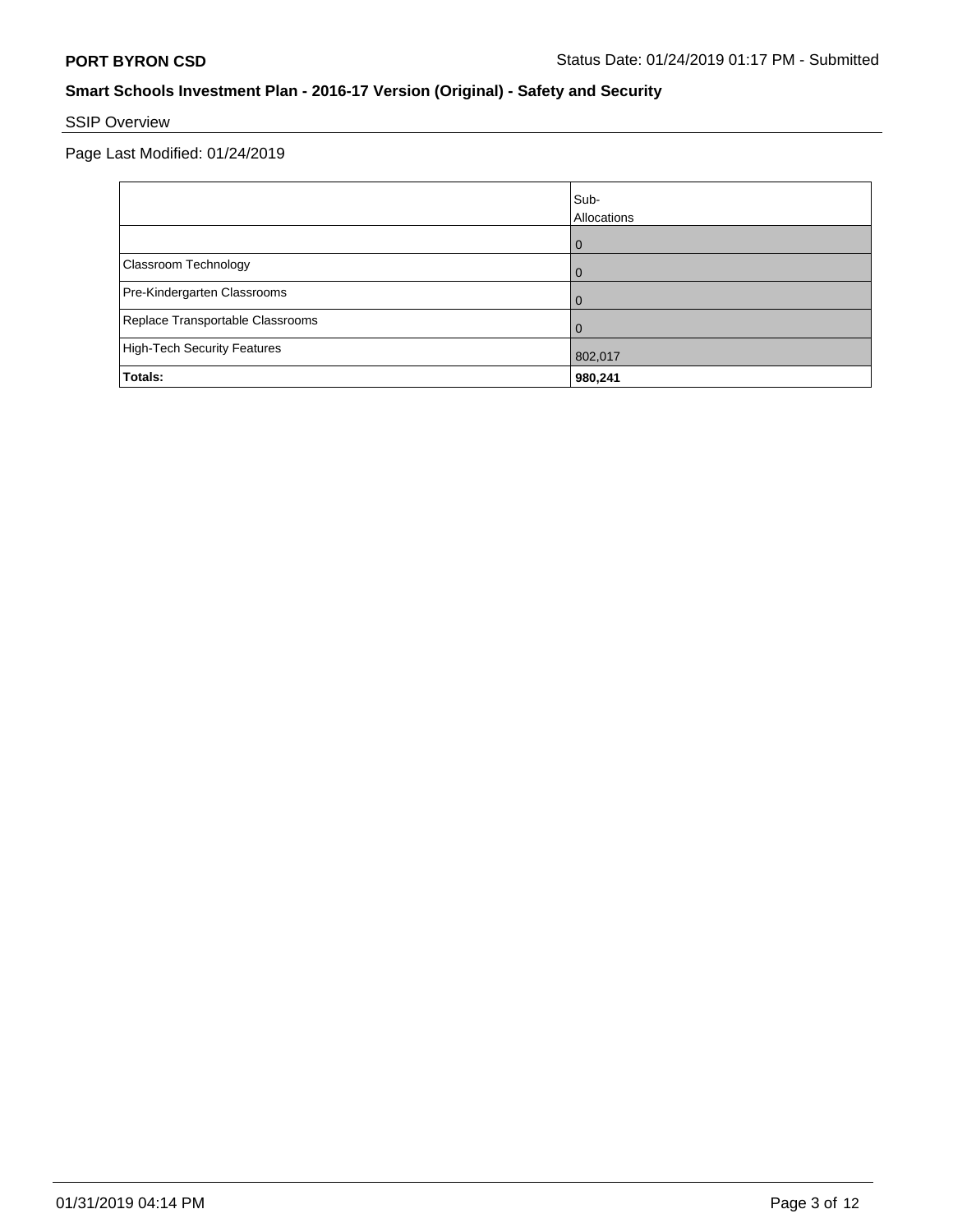#### School Connectivity

Page Last Modified: 01/22/2019

- **1. In order for students and faculty to receive the maximum benefit from the technology made available under the Smart Schools Bond Act, their school buildings must possess sufficient connectivity infrastructure to ensure that devices can be used during the school day. Smart Schools Investment Plans must demonstrate that:**
	- **• sufficient infrastructure that meets the Federal Communications Commission's 100 Mbps per 1,000 students standard currently exists in the buildings where new devices will be deployed, or**
	- **• is a planned use of a portion of Smart Schools Bond Act funds, or**
	- **• is under development through another funding source.**

**Smart Schools Bond Act funds used for technology infrastructure or classroom technology investments must increase the number of school buildings that meet or exceed the minimum speed standard of 100 Mbps per 1,000 students and staff within 12 months. This standard may be met on either a contracted 24/7 firm service or a "burstable" capability. If the standard is met under the burstable criteria, it must be:**

**1. Specifically codified in a service contract with a provider, and**

**2. Guaranteed to be available to all students and devices as needed, particularly during periods of high demand, such as computer-based testing (CBT) periods.**

**Please describe how your district already meets or is planning to meet this standard within 12 months of plan submission.**

Port Byron subscribes to WAN services through Central New York Regional Information Center (CNYRIC) They currently exceed this standard.

- **1a. If a district believes that it will be impossible to meet this standard within 12 months, it may apply for a waiver of this requirement, as described on the Smart Schools website. The waiver must be filed and approved by SED prior to submitting this survey.**
	- By checking this box, you are certifying that the school district has an approved waiver of this requirement on file with the New York State Education Department.

#### **2. Connectivity Speed Calculator (Required)**

|                  | Number of<br><b>Students</b> | Multiply by<br>100 Kbps | to Convert to<br>Required<br>Speed in Mb | Divide by 1000 Current Speed Expected<br>lin Mb | Speed to be<br>Attained Within Required<br>12 Months | <b>Expected Date</b><br>When<br>Speed Will be<br>Met |
|------------------|------------------------------|-------------------------|------------------------------------------|-------------------------------------------------|------------------------------------------------------|------------------------------------------------------|
| Calculated Speed | 950                          | 95,000                  | 95                                       | 500                                             | 500                                                  | <b>DNA</b>                                           |

#### **3. Describe how you intend to use Smart Schools Bond Act funds for high-speed broadband and/or wireless connectivity projects in school buildings.**

Port Byron will install wireless access points on the pole structures that are located on the campus. These areas allow the playing field and campus areas to access filtered wifi allowing classroom teachers to move outdoors when applicable. Imagine a Living Environment Science teacher accessing areas on the campus with students using Chrome books to record data and take pictures of samples.

Physical Education teachers could reduce administrative time by reporting attendance during activities instead of spending precious minutes inside before proceeding outside.

Elementary teachers could have writing activities outside weather permitting.

**4. Describe the linkage between the district's District Instructional Technology Plan and the proposed projects. (There should be a link between your response to this question and your response to Question 1 in Part E. Curriculum and Instruction "What are the district's plans to use digital connectivity and technology to improve teaching and learning?)**

The Port Byron Instructional Technology Plan establishes as a primary goal support of one-to-one learning and facilitating that program by reducing the network limitations in traditional installations.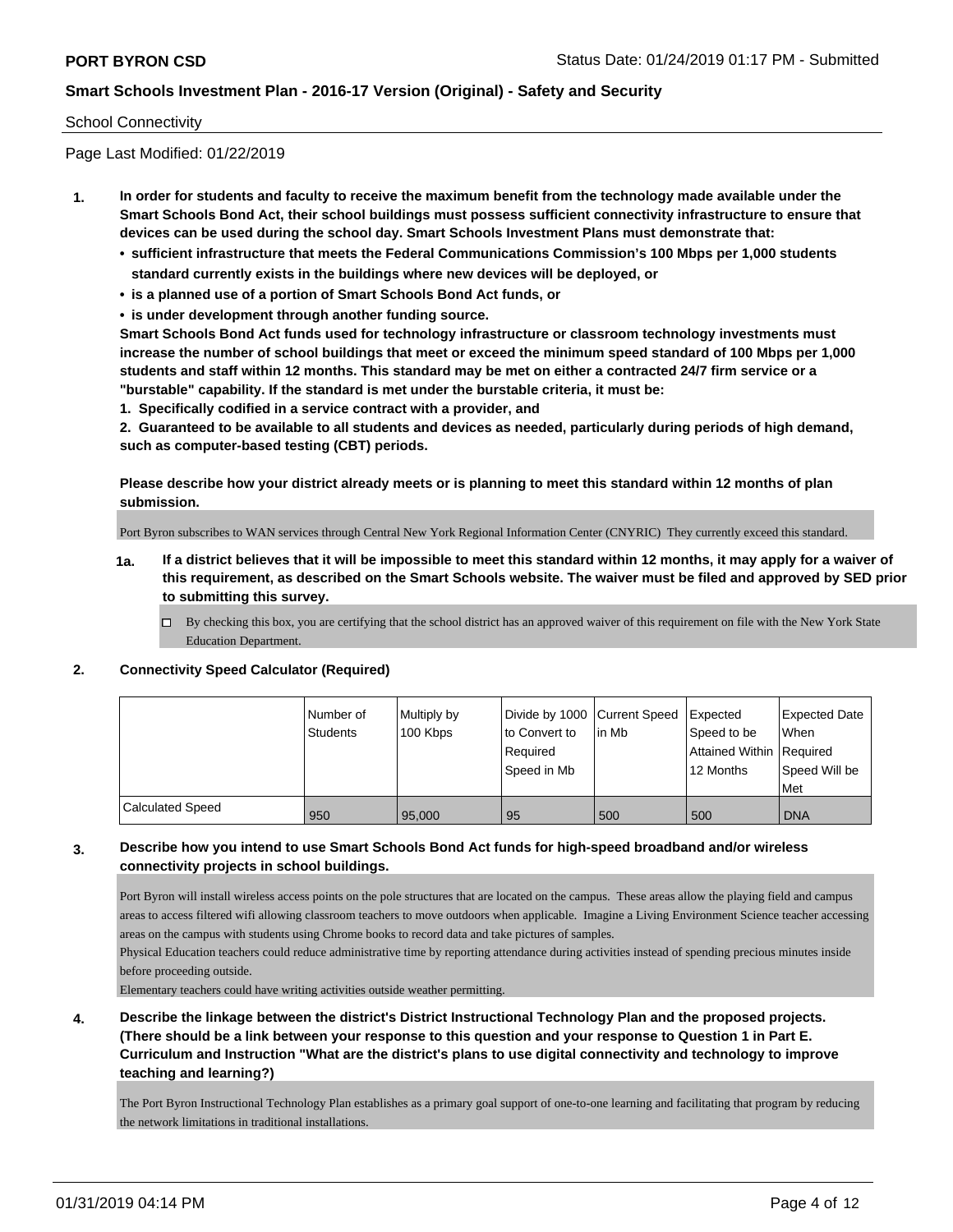#### School Connectivity

Page Last Modified: 01/22/2019

**5. If the district wishes to have students and staff access the Internet from wireless devices within the school building, or in close proximity to it, it must first ensure that it has a robust Wi-Fi network in place that has sufficient bandwidth to meet user demand.**

**Please describe how you have quantified this demand and how you plan to meet this demand.**

Port Byron Central School is committed to supporting learning without boundaries. They have moved forward with a one-to-one environment and now wish to remove the boundary that learning can only occur in a traditional classrooms. Port Byron wishes to allow student to use the campus by extending the wireless network to exterior locations on the campus.

**6. As indicated on Page 5 of the guidance, the Office of Facilities Planning will have to conduct a preliminary review of all capital projects, including connectivity projects. Please indicate on a separate row each project number given to you by the Office of Facilities Planning.**

Project Number 05-11-01-04-0-004-BA2 05-11-01-04-0-004-021

**7. Certain high-tech security and connectivity infrastructure projects may be eligible for an expedited review process as determined by the Office of Facilities Planning.**

#### **Was your project deemed eligible for streamlined review?**

Yes

**7a. Districts that choose the Streamlined Review Process will be required to certify that they have reviewed all installations with their licensed architect or engineer of record and provide that person's name and license number. The licensed professional must review the products and proposed method of installation prior to implementation and review the work during and after completion in order to affirm that the work was codecompliant, if requested.**

I certify that I have reviewed all installations with a licensed architect or engineer of record.

**8. Include the name and license number of the architect or engineer of record.**

| Name        | License Number |
|-------------|----------------|
| Brian Trott | 25971          |

**9. If you are submitting an allocation for School Connectivity complete this table. Note that the calculated Total at the bottom of the table must equal the Total allocation for this category that you entered in the SSIP Overview overall budget.** 

|                                            | Sub-<br>Allocation |
|--------------------------------------------|--------------------|
| Network/Access Costs                       | 64,906             |
| <b>Outside Plant Costs</b>                 | $\overline{0}$     |
| School Internal Connections and Components | 110,565            |
| <b>Professional Services</b>               | 2,753              |
| Testing                                    | $\overline{0}$     |
| <b>Other Upfront Costs</b>                 | $\overline{0}$     |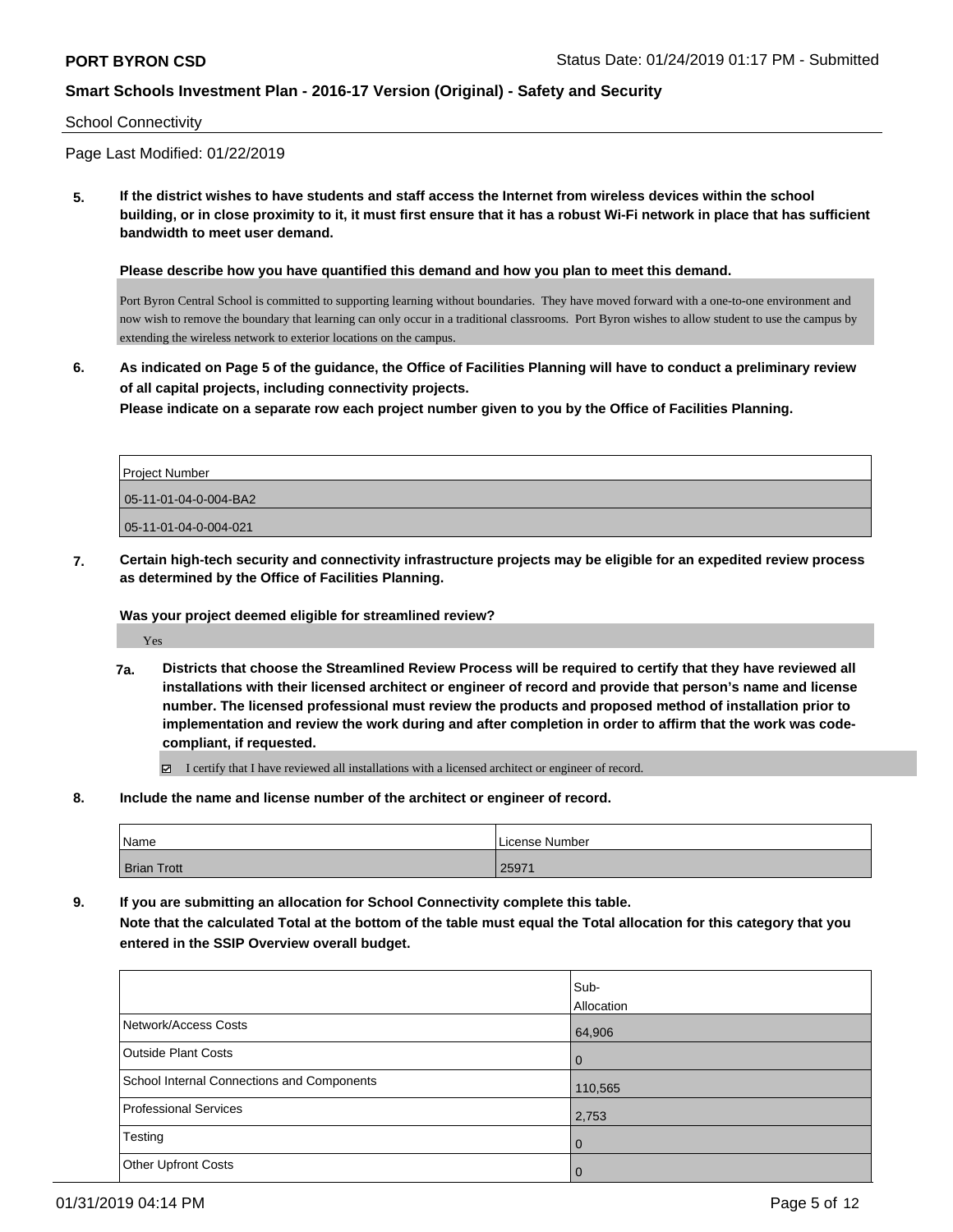School Connectivity

Page Last Modified: 01/22/2019

|             | Sub-<br>Allocation |
|-------------|--------------------|
| Other Costs |                    |
| Totals:     | 178,224            |

**10. Please detail the type, quantity, per unit cost and total cost of the eligible items under each sub-category. This is especially important for any expenditures listed under the "Other" category. All expenditures must be eligible for tax-exempt financing to be reimbursed through the SSBA. Sufficient detail must be provided so that we can verify this is the case. If you have any questions, please contact us directly through smartschools@nysed.gov. NOTE: Wireless Access Points should be included in this category, not under Classroom Educational Technology, except those that will be loaned/purchased for nonpublic schools.**

**Add rows under each sub-category for additional items, as needed.**

| Select the allowable expenditure<br>type.<br>Repeat to add another item under<br>each type. | Item to be purchased                                                                | Quantity       | Cost per Item | <b>Total Cost</b> |
|---------------------------------------------------------------------------------------------|-------------------------------------------------------------------------------------|----------------|---------------|-------------------|
| <b>Connections/Components</b>                                                               | 348800 DIN Rails for 16                                                             | 8              | 25            | 200               |
| <b>Connections/Components</b>                                                               | SFP-H10GB-CU3M= 10GBASE-CU<br>SFP+ Cable 3 Meter (To existing<br>3650)              | $\mathbf{1}$   | 51            | 51                |
| <b>Connections/Components</b>                                                               | AIR-CAB020LL-R 20 ft LOW LOSS<br>CABLE ASSEMBLY W/RP-TNC<br><b>CONNECTORS</b>       | 12             | 66            | 792               |
| <b>Connections/Components</b>                                                               | 361429 4 Wifi Enclosure for External<br>Wireless access points                      | $\overline{7}$ | 69            | 483               |
| <b>Connections/Components</b>                                                               | AIR-ACC245LA-N= 2.4 and 5 GHz<br>Lightning Arrestor, N Connector                    | 47             | 162           | 7,614             |
| <b>Connections/Components</b>                                                               | AIR-ANT2568VG-N= 2.4 GHz 6dBi/5<br>GHz 8dBi Dual Band Omni Ant., Gray,<br>N conn.   | 28             | 223           | 6,244             |
| <b>Connections/Components</b>                                                               | GLC-TE= 1000BASE-T SFP<br>transceiver module for Category 5<br>copper wire          | $\mathbf{1}$   | 229           | 229               |
| <b>Connections/Components</b>                                                               | 516137 18x16x10 Enclosure, Solid<br>Door/Key Lock.                                  | 8              | 231           | 1,848             |
| <b>Connections/Components</b>                                                               | GLC-SX-MMD= 1000BASE-SX SFP<br>transceiver module, MMF, 850nm,<br>DOM (To Poles)    | 3              | 254           | 762               |
| <b>Connections/Components</b>                                                               | GLC-SX-MM-RGD= 1000Mbps Multi-<br>Mode Rugged SFP                                   | 18             | 279           | 5,022             |
| <b>Connections/Components</b>                                                               | PWR-RGD-AC-DC-H IE4010/5000<br>Hazloc Pwr Supply High AC/DC 85-<br>264VAC/88-300VDC | $\mathbf{1}$   | 356           | 356               |
| <b>Connections/Components</b>                                                               | AIR-PWRINJ-60RGD1= Power                                                            | 3              | 441           | 1,323             |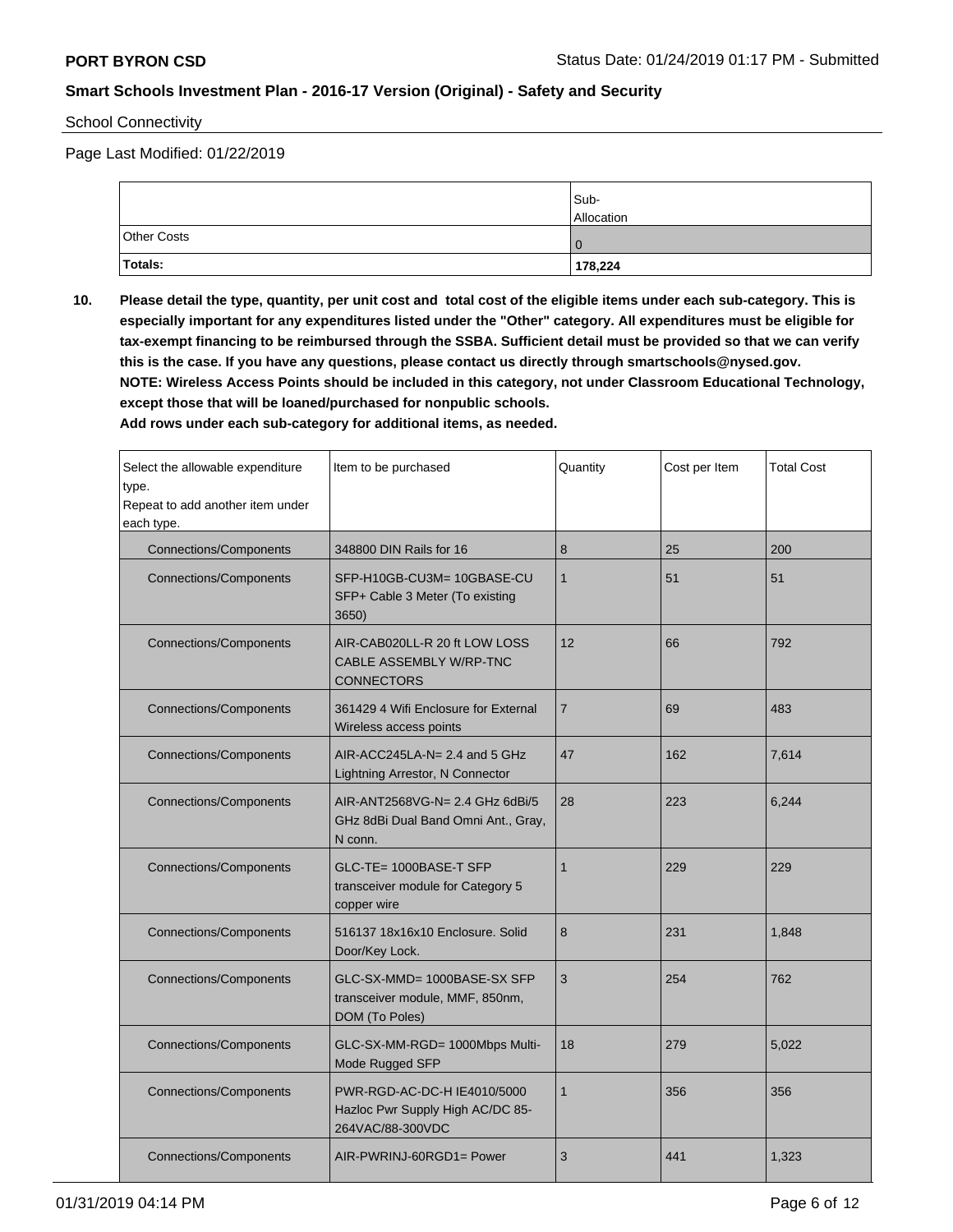# School Connectivity

| Select the allowable expenditure<br>type.<br>Repeat to add another item under<br>each type. | Item to be purchased                                                                       | Quantity       | Cost per Item | Total Cost |
|---------------------------------------------------------------------------------------------|--------------------------------------------------------------------------------------------|----------------|---------------|------------|
|                                                                                             | Injector, 60W, outdoor, North America<br>plug                                              |                |               |            |
| <b>Connections/Components</b>                                                               | AR100 IT enclosures designed for<br>specific environments and applications                 | $\mathbf{1}$   | 452           | 452        |
| <b>Connections/Components</b>                                                               | SFP-10G-SR-X= 10GBASE-SR SFP<br>Module for Extended Temp range                             | $\mathbf{1}$   | 800           | 800        |
| <b>Connections/Components</b>                                                               | PWR-IE170W-PC-AC= IE family<br>power supply 170W. AC to DC                                 | 8              | 838           | 6,704      |
| <b>Network/Access Costs</b>                                                                 | C1FPAIRK9 Cisco ONE Foundation<br>Perpetual - Wireless                                     | 12             | 178           | 2,136      |
| <b>Network/Access Costs</b>                                                                 | AIR-ANT2513P4M-N= 2.4 GHz/5 GHz<br>13 dBi Patch Antenna., 4 port, N conn.                  | 3              | 837           | 2,511      |
| <b>Network/Access Costs</b>                                                                 | AIR-AP1562E-B-K9 802.11ac W2<br>Low-Profile Outdoor AP, External Ant,<br>B Reg Dom.        | 12             | 937           | 11,244     |
| <b>Network/Access Costs</b>                                                                 | C3850-NM-2-10G Cisco Catalyst 3850<br>2 x 10GE Network Module                              | $\mathbf{1}$   | 1,295         | 1,295      |
| <b>Network/Access Costs</b>                                                                 | IE-4000-4GC4GP4G-E IE 4000 4 x<br>combo 1G with 4 x 1G PoE, 4 x 1G<br>Combo, LAN Bas       | 8              | 3,134         | 25,072     |
| <b>Network/Access Costs</b>                                                                 | WS-C3850-12S-S Cisco Catalyst 3850<br>12 Port GE SFP IP Base                               | $\mathbf{1}$   | 5,182         | 5,182      |
| <b>Network/Access Costs</b>                                                                 | IE-5000-12S12P-10G IE5000 12x1G<br>SFP+12x10/100/1000 + 4 1G/10G<br><b>LAN BASE</b>        | 1              | 11,176        | 11,176     |
| <b>Network/Access Costs</b>                                                                 | <b>CON-ECMU-C1FPAIR SWSS</b><br><b>UPGRADES C1 Foundation Perpetual</b><br>- Wireless      | 12             | 45            | 540        |
| <b>Network/Access Costs</b>                                                                 | CON-SNT-IE40004G SNTC-8X5XNBD<br>IE 4000 4 x combo 1G with $4 \times 1$ G<br>PoE, 4 Year 1 | $\overline{7}$ | 420           | 2,940      |
| <b>Network/Access Costs</b>                                                                 | CON-SNT-IE40008P SNTC-8X5XNBD<br>IE 4000 8 x RJ45 10/100/1000 with 8 x<br>1G Year 1        | $\mathbf{1}$   | 582           | 582        |
| <b>Network/Access Costs</b>                                                                 | CON-SNT-IES12P50 SNTC-8X5XNBD<br>IE5000 12x1G SFP+12x10/100/1000 +<br>4 1 G/1              | $\mathbf{1}$   | 1,496         | 1,496      |
| <b>Professional Services</b>                                                                | PS-SNY-ADV Project Completion                                                              | 1              | 2,753         | 2,753      |
| <b>Connections/Components</b>                                                               | PS-SNY-ADV Phase 1 - Routing &<br>Switching                                                | 1              | 6,074         | 6,074      |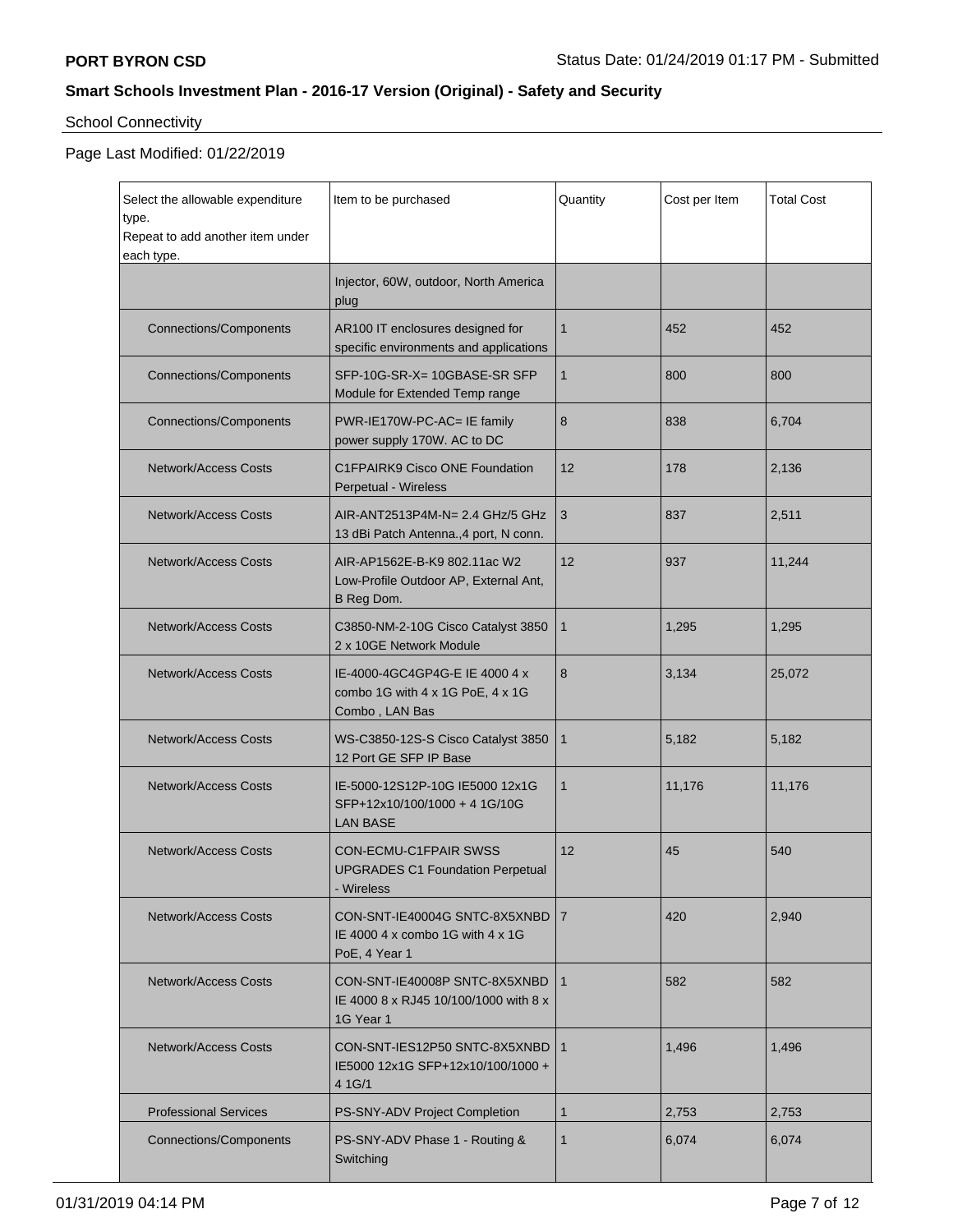# School Connectivity

| Select the allowable expenditure | Item to be purchased                 | Quantity | Cost per Item | <b>Total Cost</b> |
|----------------------------------|--------------------------------------|----------|---------------|-------------------|
| type.                            |                                      |          |               |                   |
| Repeat to add another item under |                                      |          |               |                   |
| each type.                       |                                      |          |               |                   |
| <b>Connections/Components</b>    | <b>PS-SNY-ADV Phase 1 - Wireless</b> |          | 6,676         | 6,676             |
| <b>Connections/Components</b>    | PS-SNY-ADV Cabling Subcontractor     |          | 64,935        | 64,935            |
| Network/Access Costs             | CON-SNT-AIRBAP15 SNTC-               | 12       | 61            | 732               |
|                                  | 8X5XNBD 802.11ac W2 Low-Prof         |          |               |                   |
|                                  | Year <sub>1</sub>                    |          |               |                   |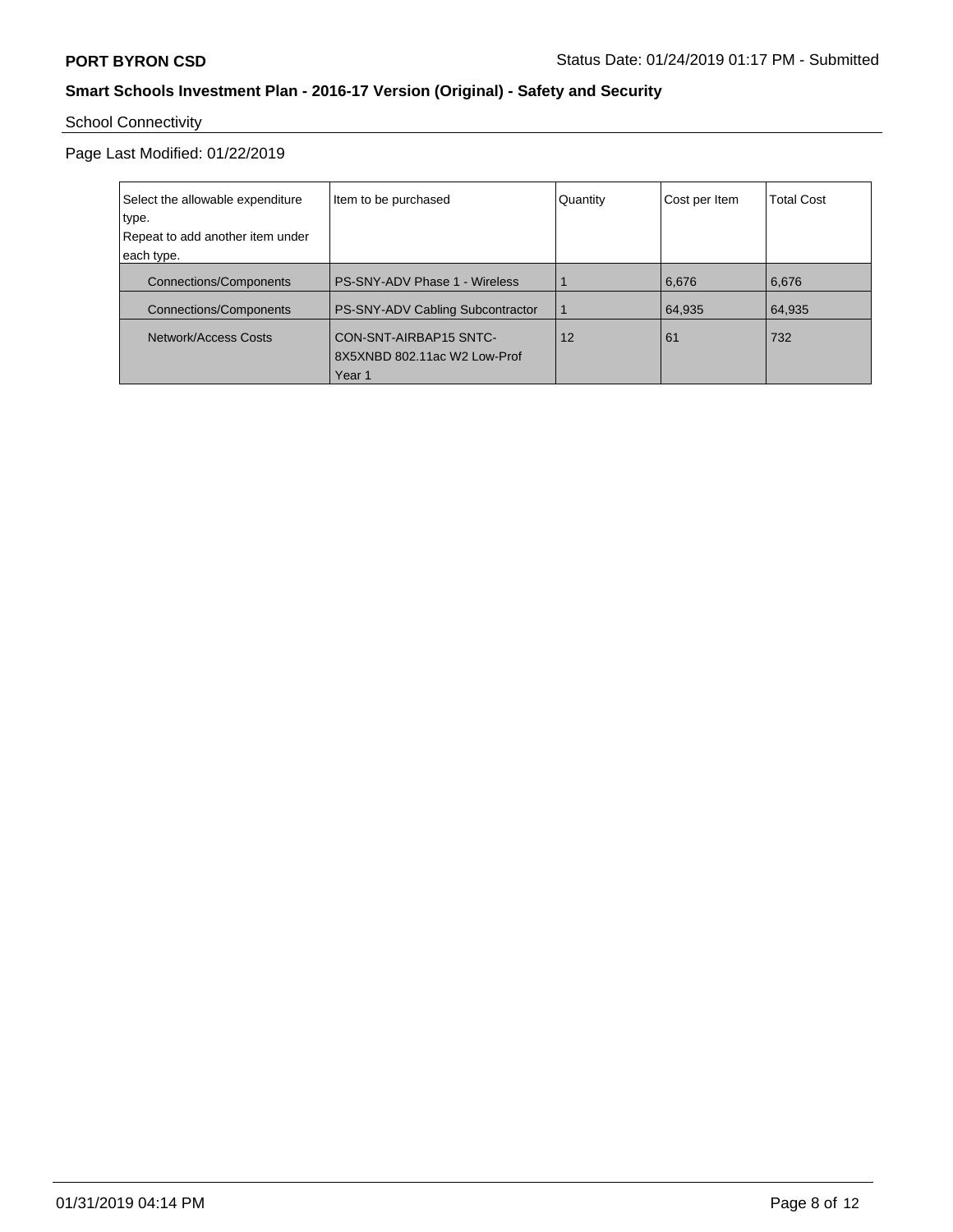#### High-Tech Security Features

Page Last Modified: 01/22/2019

#### **1. Describe how you intend to use Smart Schools Bond Act funds to install high-tech security features in school buildings and on school campuses.**

Port Byron Central Schools has developed a comprehensive safety and security plan to provide their students and staff with a safe and secure learning environment.

The first component is a door security system that requires appropriate credentials and identification badges to enter the buildings. All of the main entrances of the building are equipped at this time. Port Byron wishes to use Smart Schools money to expand this system to other doors in the district. By installing these additional door controls, the district will limit unauthorized access both within and from the outside of the buildings. The second component is a video security system that monitors the campus and buildings of the district. These cameras are kept current through annual purchases using NYSAFE Schools funding. The district wishes to expand the areas covered to include campus areas such as parking lots and play grounds as well as the approaches to the exterior doors. They also wish to extend the retention the retention capacity of the video recorders by installing a new 137 TB server.

The third component is a reliable classroom communication system providing digital communication both audio and display to all classrooms, offices, and public areas of the district.

The Port Byron Central Schools are an evacuation center for the region around the district.

A critical infrastructure addition to the Safety and Security plan is to provide back up power that will support the first three components in the event that the district looses power. The door security, the video security, and the classroom communication all fail in the event of a power outage leaving the buildings un-secure and vulnerable.

Port Byron is proposing that they use their Smart Allocation to install reliable back up power in the event of a power outage that will maintain the door controls, video security, and the digital communication portions of the security plan. In addition, these generators will provide supplemental power to the building infrastructure in the event the buildings are used for an extended emergency resource.

**2. All plans and specifications for the erection, repair, enlargement or remodeling of school buildings in any public school district in the State must be reviewed and approved by the Commissioner. Districts that plan capital projects using their Smart Schools Bond Act funds will undergo a Preliminary Review Process by the Office of Facilities Planning.** 

**Please indicate on a separate row each project number given to you by the Office of Facilities Planning.**

| <b>Project Number</b> |
|-----------------------|
| 05-11-01-04-0-004-021 |
| 05-11-01-04-0-004-BA2 |

**3. Was your project deemed eligible for streamlined Review?**

**Z** Yes

 $\square$  No

**3a. Districts with streamlined projects must certify that they have reviewed all installations with their licensed architect or engineer of record, and provide that person's name and license number. The licensed professional must review the products and proposed method of installation prior to implementation and review the work during and after completion in order to affirm that the work was code-compliant, if requested.**

By checking this box, you certify that the district has reviewed all installations with a licensed architect or engineer of record.

**4. Include the name and license number of the architect or engineer of record.**

| Name               | License Number |
|--------------------|----------------|
| <b>Brian Trott</b> | 25971          |

**5. If you have made an allocation for High-Tech Security Features, complete this table. Note that the calculated Total at the bottom of the table must equal the Total allocation for this category that you entered in the SSIP Overview overall budget.**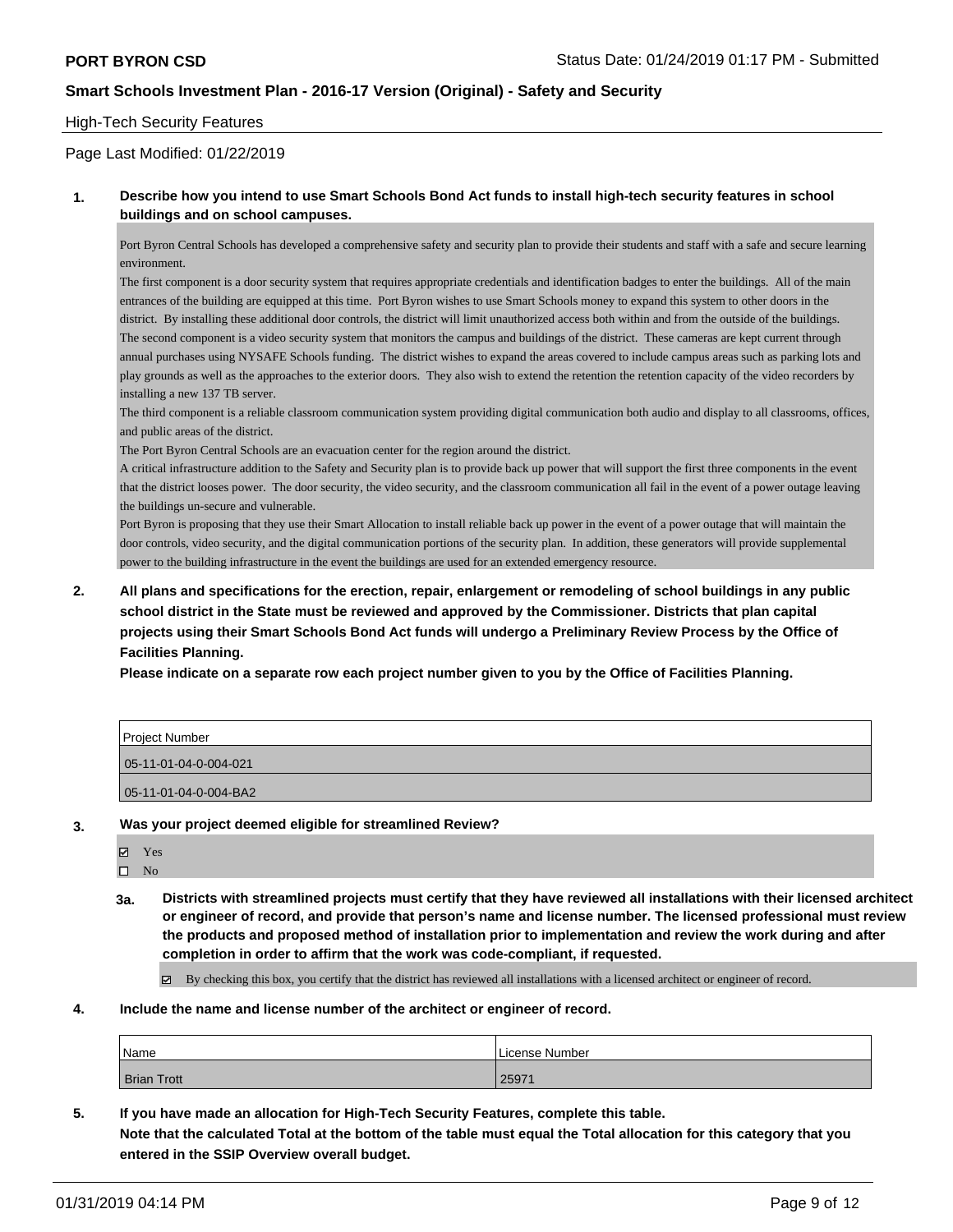#### High-Tech Security Features

Page Last Modified: 01/22/2019

|                                                      | Sub-Allocation |
|------------------------------------------------------|----------------|
| Capital-Intensive Security Project (Standard Review) | 455,201        |
| Electronic Security System                           | 244,120        |
| <b>Entry Control System</b>                          | 12,696         |
| Approved Door Hardening Project                      | $\Omega$       |
| <b>Other Costs</b>                                   | 90,000         |
| Totals:                                              | 802,017        |

**6. Please detail the type, quantity, per unit cost and total cost of the eligible items under each sub-category. This is especially important for any expenditures listed under the "Other" category. All expenditures must be capital-bond eligible to be reimbursed through the SSBA. If you have any questions, please contact us directly through smartschools@nysed.gov.**

**Add rows under each sub-category for additional items, as needed.**

| Select the allowable expenditure<br>type.<br>Repeat to add another item under<br>each type. | Item to be purchased                                                                                                | Quantity | Cost per Item | <b>Total Cost</b> |
|---------------------------------------------------------------------------------------------|---------------------------------------------------------------------------------------------------------------------|----------|---------------|-------------------|
| <b>Capital-Intensive Security</b><br>Project                                                | Generac Model 250 Electrical<br>Generators                                                                          | 3.00     | 71,885        | 215,655           |
| <b>Capital-Intensive Security</b><br>Project                                                | Concrete Installation pad for<br>generators                                                                         | 3.00     | 3,288         | 9,864             |
| <b>Capital-Intensive Security</b><br>Project                                                | Steel mounting bollards                                                                                             | 3.00     | 2,067         | 6,201             |
| <b>Capital-Intensive Security</b><br>Project                                                | Natural Gas supply line                                                                                             | 3.00     | 10,808        | 32,424            |
| <b>Capital-Intensive Security</b><br>Project                                                | Electrical connections including<br>conduit, grounding, power transformer,<br>cables and power fail transfer switch | 3.00     | 62,008        | 186,024           |
| <b>Capital-Intensive Security</b><br>Project                                                | System control and communications                                                                                   | 1.00     | 5,033         | 5,033             |
| <b>Entry Control System</b>                                                                 | iClass/multiClass SE R40/RP40<br>Reader, HID Prox, Legacy, Wiegand,<br>Black 920PTNNEK00000                         | 26.00    | 254           | 6,604             |
| <b>Entry Control System</b>                                                                 | 1 in. Recessed Door Contact, Wide-<br>Gap, N.C. Loop DAY78G/ST-A                                                    | 26.00    | 13            | 338               |
| <b>Entry Control System</b>                                                                 | 1 in. Recessed Door Contact with 10k<br>Ohm Embedded Resistors, Wide-Gap,<br>N.C. Loop DAY78G/ST-D                  | 26.00    | 19            | 494               |
| <b>Entry Control System</b>                                                                 | PASSIVE INFRARED REX, 12 TO<br>30VDC, 26MA, SURFACE MOUNT,<br>FORM C CONTACTS DS160                                 | 26.00    | 61            | 1,586             |
| <b>Entry Control System</b>                                                                 | RIB Rly, 10 Amp, SPDT, 10-30                                                                                        | 26.00    | 15            | 390               |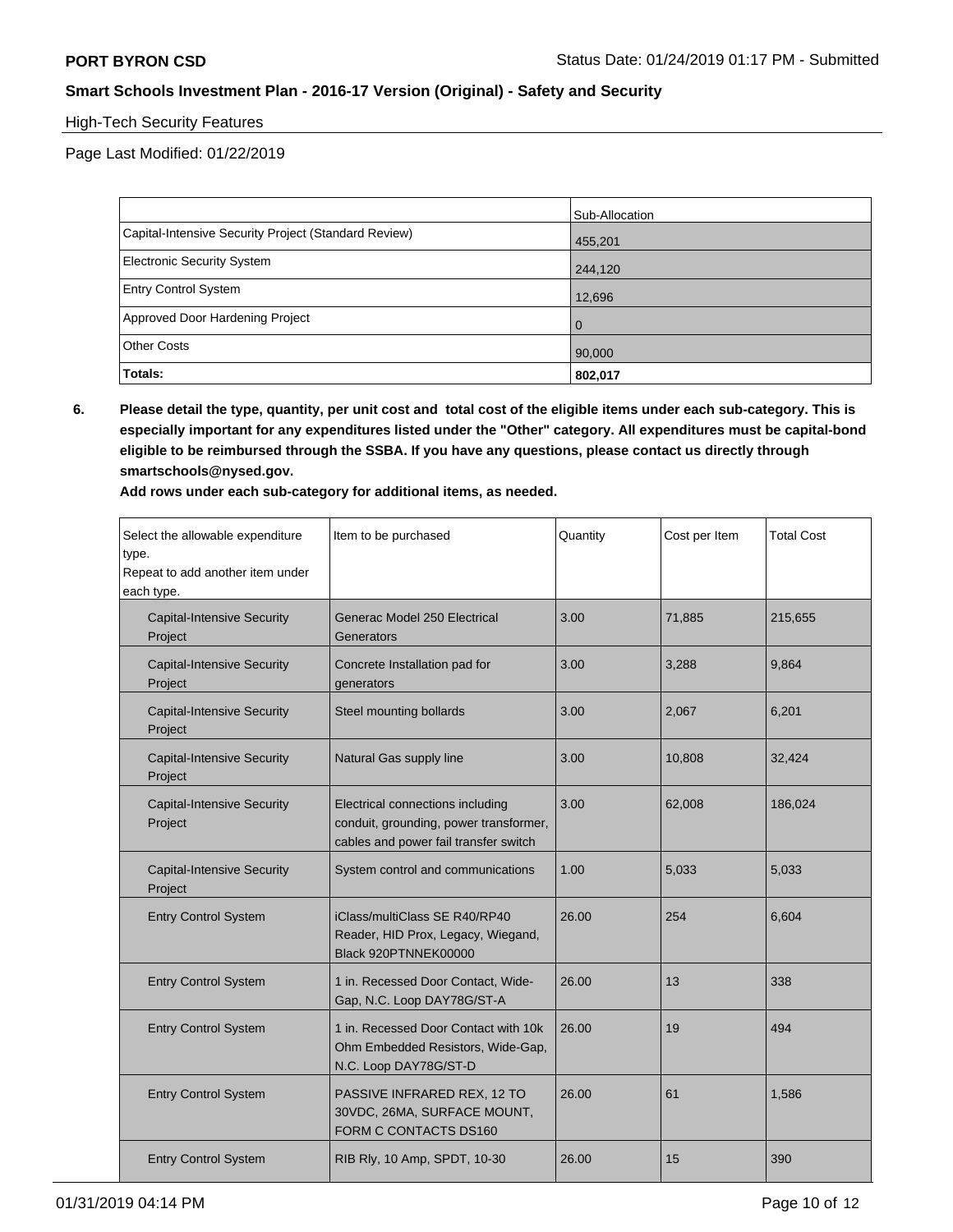# High-Tech Security Features

| Select the allowable expenditure<br>type.<br>Repeat to add another item under<br>each type. | Item to be purchased                                                                                                                                                              | Quantity | Cost per Item | <b>Total Cost</b> |
|---------------------------------------------------------------------------------------------|-----------------------------------------------------------------------------------------------------------------------------------------------------------------------------------|----------|---------------|-------------------|
|                                                                                             | Vac/dc/120 Vac Coil RIBU1C                                                                                                                                                        |          |               |                   |
| <b>Electronic Security System</b>                                                           | ACC 5 Enterprise license for up to 1<br>camera channels and unlimited<br>viewing clients 1C-ACC5-ENT                                                                              | 9.00     | 302           | 2,718             |
| <b>Electronic Security System</b>                                                           | 7K (30 MP) H.264 HD Pro with<br>LightCatcher Technology 30L-H4PRO-<br>B                                                                                                           | 7.00     | 8,950         | 62,650            |
| <b>Electronic Security System</b>                                                           | <b>Exterior IP Camera Termination Kit</b><br>DAY-CAMKIT-2                                                                                                                         | 7.00     | 98            | 686               |
| <b>Electronic Security System</b>                                                           | Large Format Enclosure for HD IP Pro<br>Cameras with 12VDC/24VAC Heater,<br>Wall Bracket and Sunshield, Max<br>combined camera and lens length is<br>12.8" (32.5 cm) ES-HD-HWS-LG | 7.00     | 371           | 2,597             |
| <b>Electronic Security System</b>                                                           | PoE+ power module, Powers full<br>camera enclosure features & camera<br>with a single Ethernet connection ES-<br>HD-IPM                                                           | 7.00     | 210           | 1,470             |
| <b>Electronic Security System</b>                                                           | Reinforcing wall mount adapter for ES-<br>HD-HWS-SM, ES-HD-HWS, ES-HD-<br>CWS, ES-HD-HWS-LG & ES-HD-<br><b>CWS-LG ES-HD-MNT-PLATE</b>                                             | 7.00     | 36            | 252               |
| <b>Electronic Security System</b>                                                           | Canon, 85mm, f/1.2, Auto-Iris<br><b>LEF8512CA</b>                                                                                                                                 | 7.00     | 3,695         | 25,865            |
| <b>Electronic Security System</b>                                                           | Single port Gigabit 802.3at PoE Plus<br>injector, Class 4 - NA power cord POE-<br>INJ2-PLUS-NA                                                                                    | 7.00     | 68            | 476               |
| <b>Electronic Security System</b>                                                           | SAS CP, 12                                                                                                                                                                        | 6.00     | 405           | 2,430             |
| <b>Electronic Security System</b>                                                           | ACX-5740, 8 Readers, 12 UI, 4 DO,<br>10/100bT, exp i/o ACX-4-0000000                                                                                                              | 4.00     | 2,073         | 8,292             |
| <b>Electronic Security System</b>                                                           | xP Module, 4 UI and 4 DO<br>w/Overrides, USA xPBD4-A                                                                                                                              | 4.00     | 372           | 1,488             |
| <b>Electronic Security System</b>                                                           | A8004-VE IP Video Door Station, 2-<br>way Communication w/Remote Entry<br>Control 0673-001                                                                                        | 2.00     | 1,224         | 2,448             |
| <b>Electronic Security System</b>                                                           | 3.0 Megapixel WDR, LightCatcher,<br>Day/Night, Indoor Dome, 3-9mm f/1.3<br>P-iris lens, Self-Learning Video<br>Analytics 3.0C-H4A-D1                                              | 2.00     | 752           | 1,504             |
| <b>Electronic Security System</b>                                                           | External IP Relay, 4 Outputs, PoE<br>9137411E                                                                                                                                     | 2.00     | 215           | 430               |